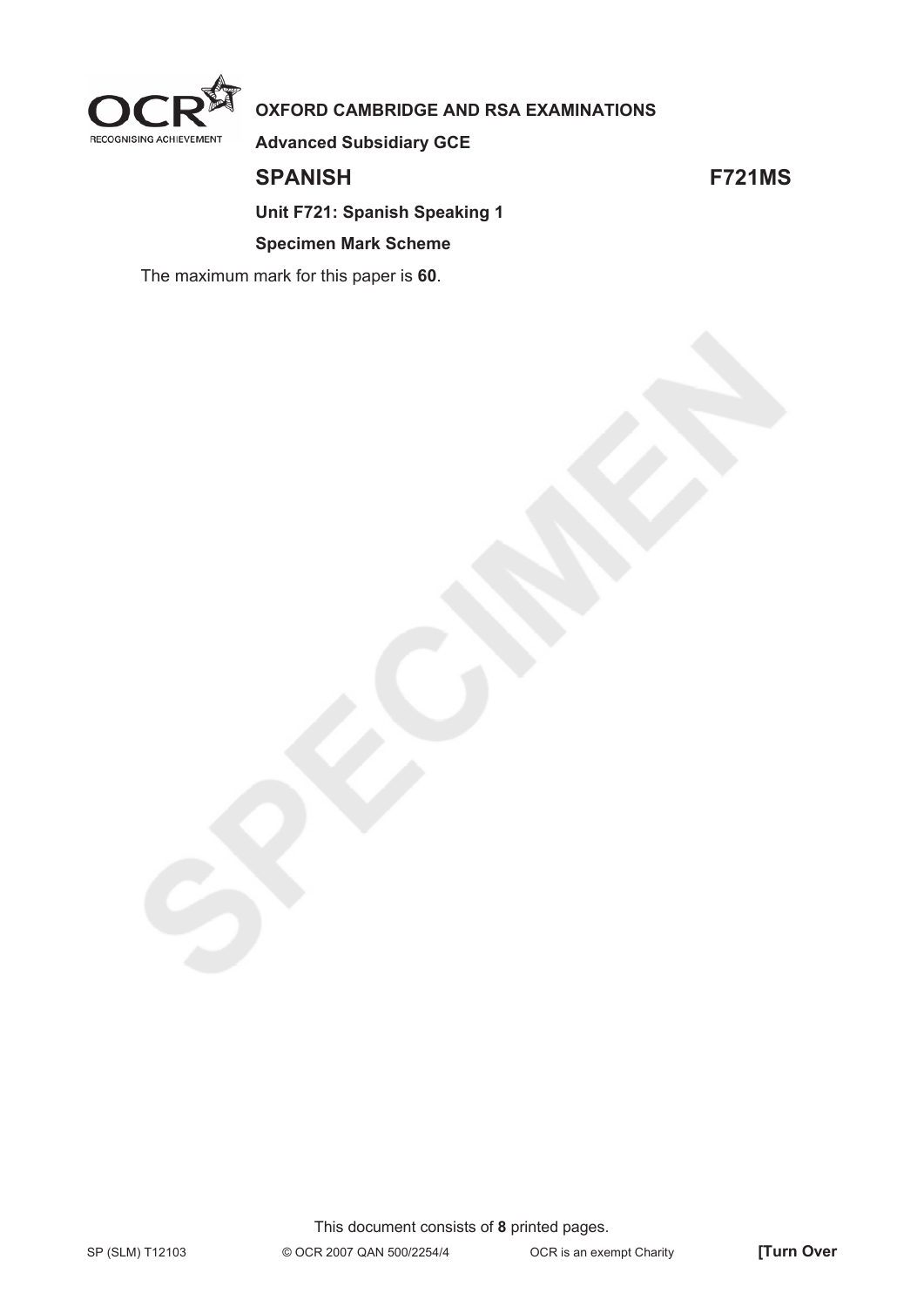| <b>Section 1: Role-Play</b>                       |                 |                        |              |
|---------------------------------------------------|-----------------|------------------------|--------------|
| <b>Answer</b>                                     |                 |                        | <b>Marks</b> |
| Response to Examiner<br>$\bullet$                 | AO <sub>1</sub> | Grid B                 | $[10]$       |
| Use of stimulus<br>$\bullet$                      | AO <sub>2</sub> | Grid A                 | $[15]$       |
| Quality of Language (Accuracy)<br>$\bullet$       | AO <sub>3</sub> | Grid C.1               | [5]          |
|                                                   |                 | <b>Section 1 Total</b> | [30]         |
|                                                   |                 |                        |              |
| <b>Section 2: Conversation</b>                    |                 |                        |              |
| <b>Answer</b>                                     |                 |                        | <b>Marks</b> |
| Ideas, opinions and relevance<br>$\bullet$        | AO <sub>1</sub> | Grid D                 | $[10]$       |
| Fluency, spontaneity, responsiveness<br>$\bullet$ | AO <sub>1</sub> | Grid E.1               | $[10]$       |
| Pronunciation and intonation<br>$\bullet$         | AO <sub>1</sub> | Grid G                 | [5]          |
|                                                   |                 |                        |              |
| Quality of Language (Accuracy)<br>$\bullet$       | AO <sub>3</sub> | Grid C1                | [5]          |
|                                                   |                 |                        |              |
|                                                   |                 | <b>Section 2 Total</b> | $[35]$       |
|                                                   |                 | <b>Paper Total</b>     | [60]         |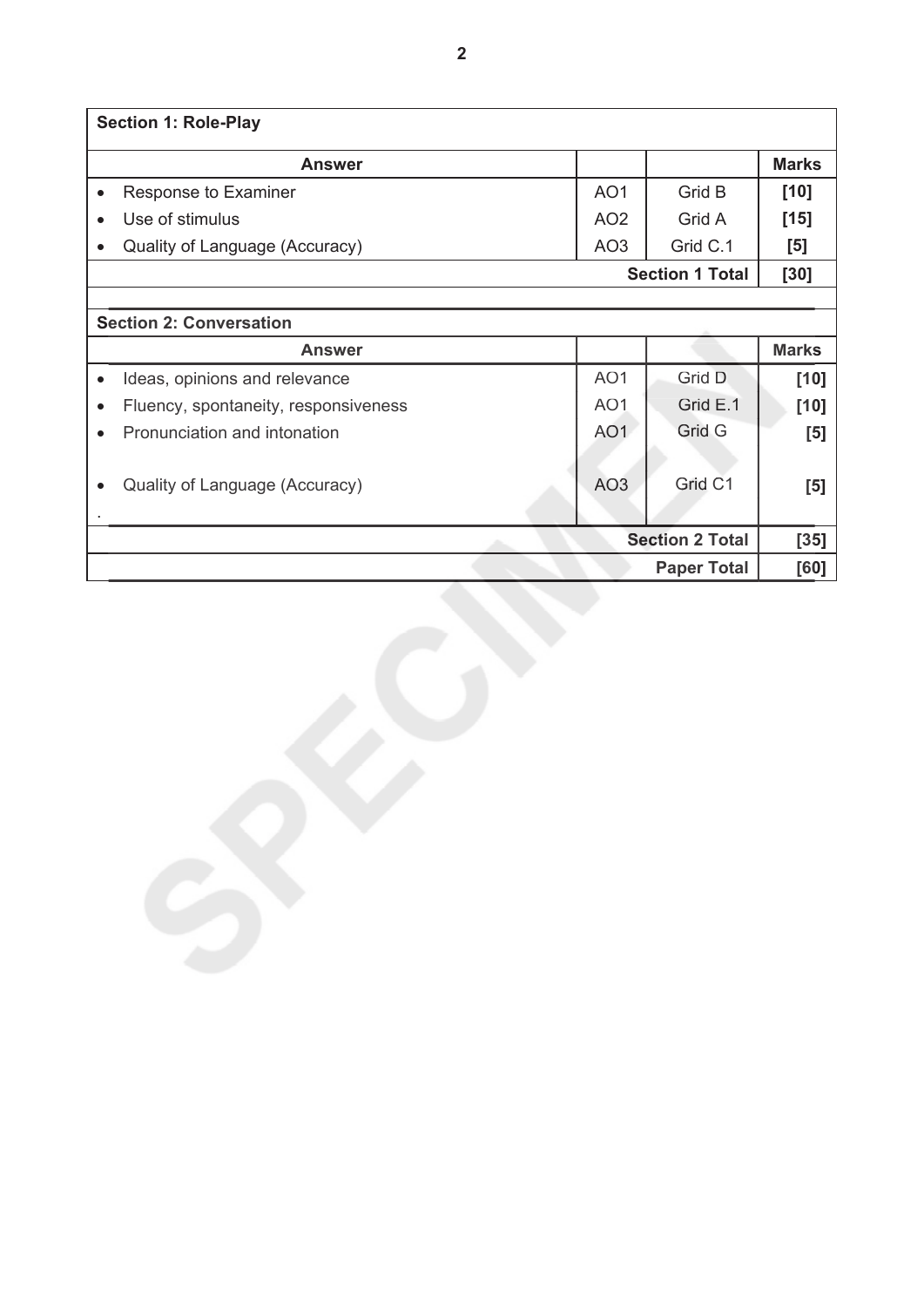### **Grid A : Use of stimulus [15 marks]**

| $0 - 2$   | Little or no attempt to use the stimulus material. Supplies no<br>relevant information or only one or two of the points.                  |
|-----------|-------------------------------------------------------------------------------------------------------------------------------------------|
| $3 - 5$   | Some attempt to use the stimulus material. Able to give<br>some basic information. Successfully conveys about a<br>quarter of the points. |
| $6-9$     | Reasonable attempt to use the stimulus material.<br>Successfully conveys about half of the points.                                        |
| $10 - 12$ | Good use of the stimulus material. Successfully conveys<br>about three quarters of the points.                                            |
| $13 - 15$ | Full use of the stimulus material. Successfully conveys all or<br>nearly all of the points.                                               |

# **Grid B : Response to Examiner [10 marks]**

| $0 - 2$  | Has some difficulty in understanding and is hesitant in<br>responding to many of the Examiner's questions and<br>comments. Shows very little initiative or imagination.        |
|----------|--------------------------------------------------------------------------------------------------------------------------------------------------------------------------------|
| $3 - 4$  | May be hesitant in responding. Responses to the Examiner<br>are brief and sometimes inadequate. Shows little initiative or<br>imagination.                                     |
| $5-6$    | Responds satisfactorily to the Examiner. Produces some<br>appropriate replies. Shows some initiative and imagination in<br>developing answers but performance is inconsistent. |
| $7 - 8$  | Responds readily, takes the initiative and is able to keep the<br>momentum going. Shows imagination and gives some well<br>developed answers.                                  |
| $9 - 10$ | Responds fluently and fully to the Examiner's questions and<br>comments. Shows initiative and imagination throughout.<br>Leads the conversation. A convincing performance.     |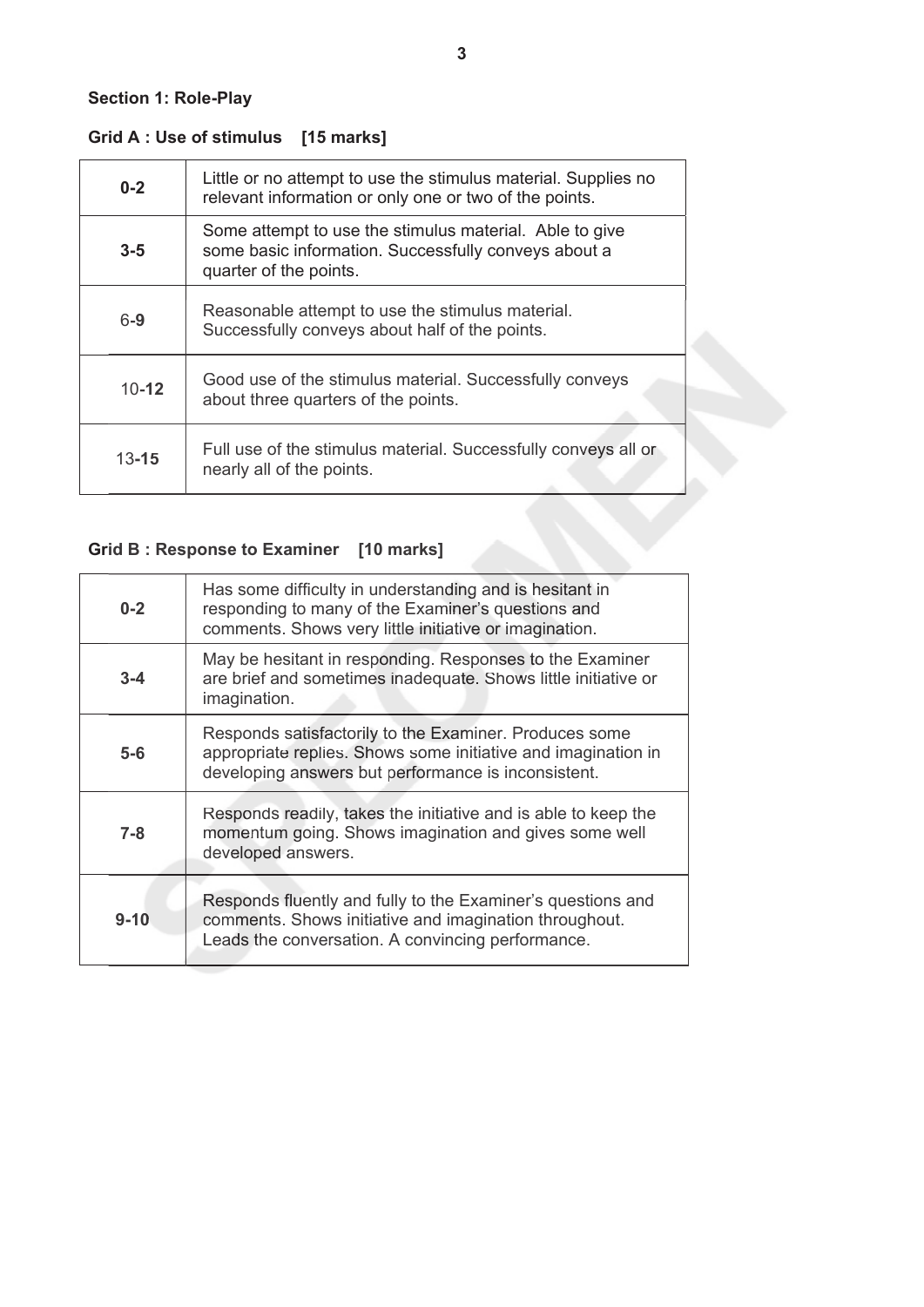| Grid C.1: Quality of Language (Accuracy) [5 marks] |  |  |
|----------------------------------------------------|--|--|
|----------------------------------------------------|--|--|

| $0 - 1$        | Little evidence of grammatical awareness. Persistent serious<br>and elementary errors (endings, verb forms, gender of<br>common nouns). Frequent first language interference.                                                                                                                                      |
|----------------|--------------------------------------------------------------------------------------------------------------------------------------------------------------------------------------------------------------------------------------------------------------------------------------------------------------------|
| $\overline{2}$ | Evidence of gaps in basic grammar. Frequent errors of an<br>elementary kind (endings, verb forms, gender of common<br>nouns, adjectival agreements) but evidence of correct use of<br>simple sentence structures. Vocabulary and structures may<br>be quite strongly influenced by the candidate's first language. |
| 3              | Shows evidence of fair understanding of grammatical usage.<br>Generally accurate use of simple sentence structures. Some<br>correct use of complex sentence structures. The performance<br>is likely to be patchy and inconsistent.                                                                                |
| 4              | Language generally accurate. Shows a sound grasp of AS<br>and/or A2 structures, as appropriate. Generally correct use of<br>complex structures. Tenses and agreements good, although<br>there may be some inconsistency and errors in more complex<br>areas.                                                       |
| 5              | Characterised by a high and consistent level of accuracy in<br>use of complex structures, although there may be some<br>errors.                                                                                                                                                                                    |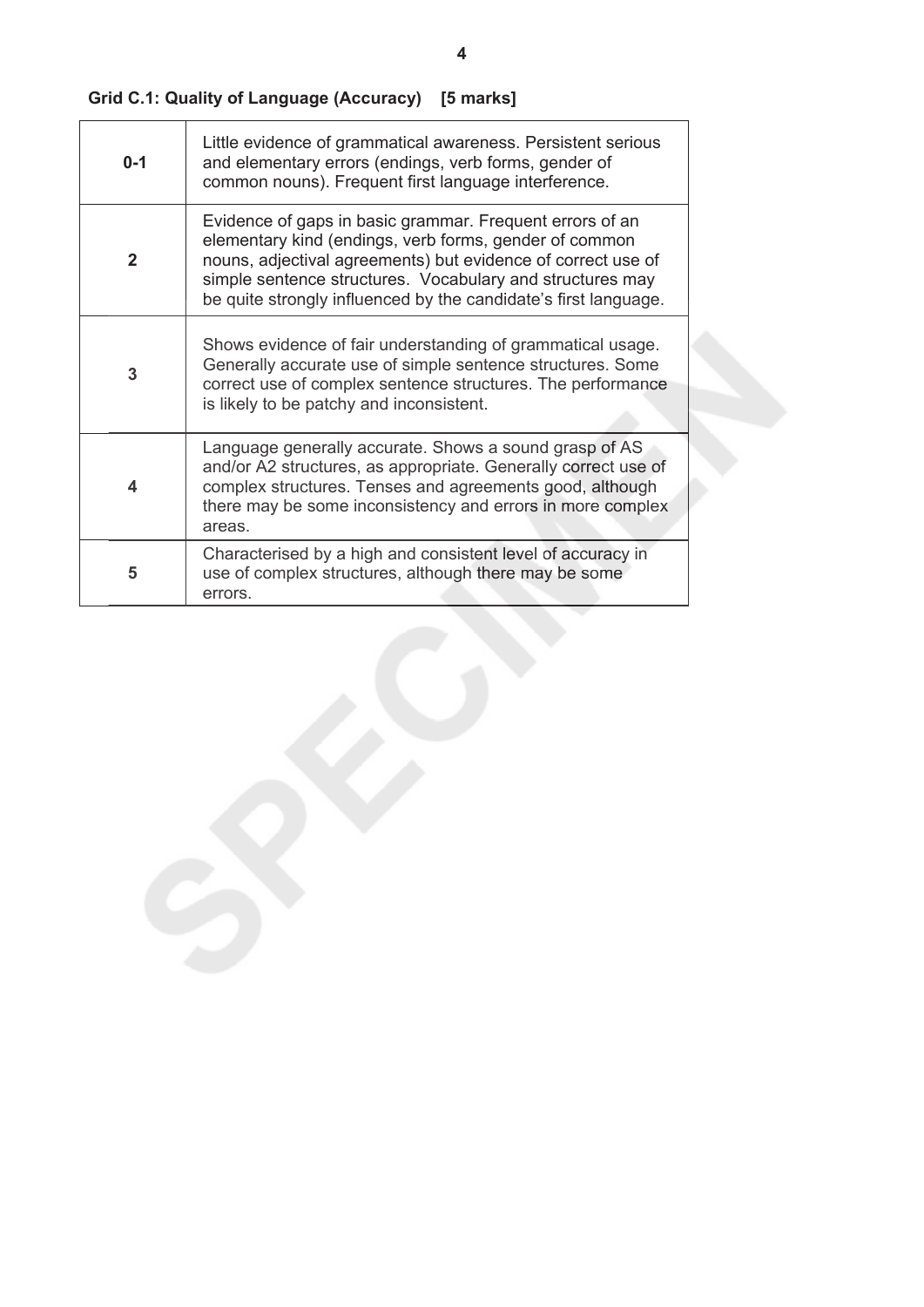### **Grid D: Ideas, opinions and relevance [10 marks]**

| $0 - 2$  | Very few ideas. Ideas not explained or developed. Very<br>limited ability to convey even quite basic information. Very<br>superficial.                                         |
|----------|--------------------------------------------------------------------------------------------------------------------------------------------------------------------------------|
| $3 - 4$  | Shows a limited ability to develop or explain ideas and to<br>express opinions. May have some difficulty communicating<br>factual information. Often irrelevant or repetitive. |
| $5-6$    | Shows some ability to develop and explain ideas and to<br>express opinions. Able to convey information, not always<br>relevant.                                                |
| $7 - 8$  | Able to develop and explain ideas and to express points of<br>view, with some justification. Offers relevant information.                                                      |
| $9 - 10$ | Well chosen relevant information to develop a range of ideas<br>and to justify points of view.                                                                                 |

### **Grid E.1: Fluency, spontaneity, responsiveness [10 marks]**

| $0 - 2$  | Has some difficulty in understanding. Hesitant, with frequent<br>pauses, in responding to many of the examiner's questions<br>and comments. Fluency confined to pre-learnt material. |
|----------|--------------------------------------------------------------------------------------------------------------------------------------------------------------------------------------|
| $3 - 4$  | May be hesitant in responding. Responses to the examiner<br>are brief and sometimes inadequate. Fluency is often<br>confined to pre-learnt material.                                 |
| $5-6$    | Responds reasonably promptly to the examiner, though with<br>occasional hesitation. Reasonably fluent and spontaneous at<br>times.                                                   |
| $7 - 8$  | Able to respond readily and take the initiative, with little<br>hesitation. Most of the time is fluent and spontaneous and<br>can keep the momentum going.                           |
| $9 - 10$ | Responds promptly and fully. Consistently shows initiative.<br>Leads the conversation. A fluent and spontaneous<br>performance throughout.                                           |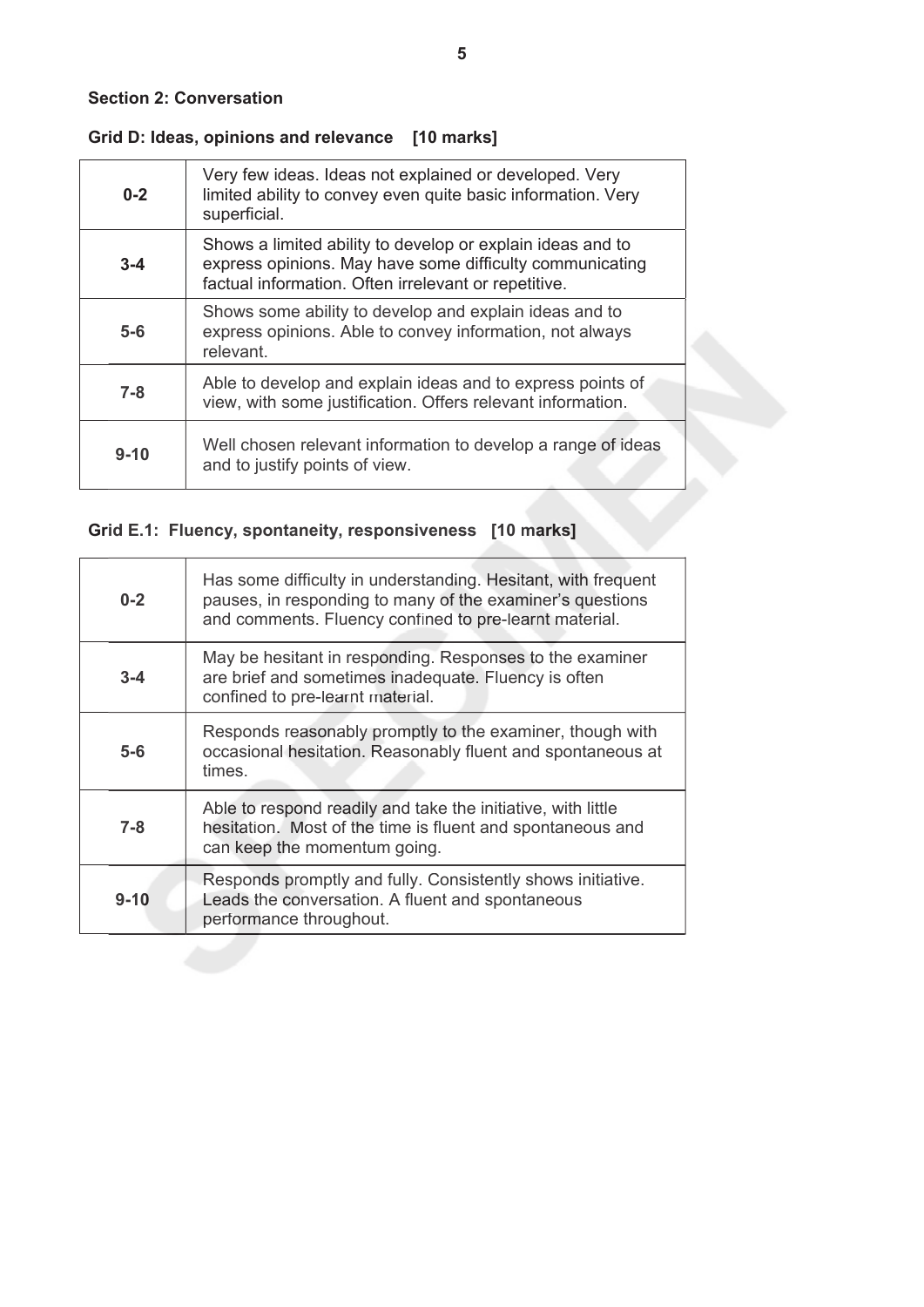# **Grid G: Pronunciation and intonation [5 marks]**

| $0 - 1$            | Comprehensible only with difficulty. Many sounds<br>mispronounced. Heavily influenced by candidate's first<br>language.                                         |
|--------------------|-----------------------------------------------------------------------------------------------------------------------------------------------------------------|
| $\mathbf{2}$       | Pronunciation and intonation may be influenced by<br>candidate's first language and problems with more difficult<br>sounds sometimes impede communication.      |
| 3                  | Pronunciation and intonation acceptable, in spite of a number<br>of errors which rarely impede communication. Some<br>problems with some more difficult sounds. |
| $\overline{\bf 4}$ | Pronunciation and intonation generally accurate, although<br>there may be occasional mispronunciation of more difficult<br>sounds.                              |
| 5                  | Sounds authentic nearly all of the time. Only occasional<br>errors of pronunciation and intonation.                                                             |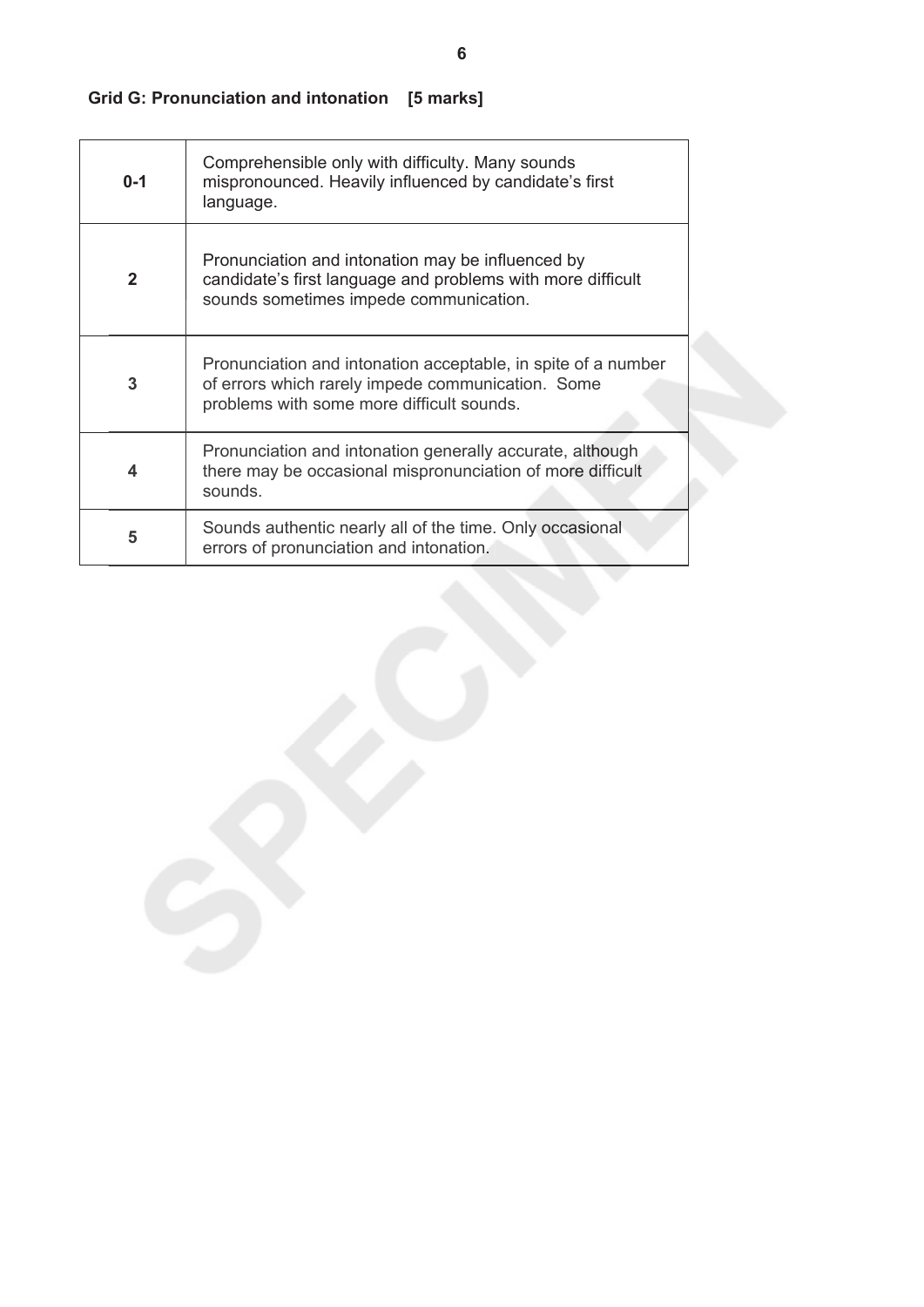| Grid C.1: Quality of Language (Accuracy) |  |  | [5 marks] |
|------------------------------------------|--|--|-----------|
|------------------------------------------|--|--|-----------|

| $0 - 1$       | Little evidence of grammatical awareness. Persistent serious and<br>elementary errors (endings, verb forms, gender of common nouns).<br>Frequent first language interference.                                                                                                                                |
|---------------|--------------------------------------------------------------------------------------------------------------------------------------------------------------------------------------------------------------------------------------------------------------------------------------------------------------|
| $\mathcal{P}$ | Evidence of gaps in basic grammar. Frequent errors of an elementary<br>kind (endings, verb forms, gender of common nouns, adjectival<br>agreements) but evidence of correct use of simple sentence structures.<br>Vocabulary and structures may be strongly influenced by the<br>candidate's first language. |
| 3             | Shows evidence of fair understanding of grammatical usage. Generally<br>accurate use of simple sentence structures. Some correct use of<br>complex sentence structures. The performance is likely to be patchy<br>and inconsistent.                                                                          |
| 4             | Language generally accurate. Shows a sound grasp of AS and/or A2<br>structures, as appropriate. Generally correct use of complex structures.<br>Tenses and agreements good, although there may be some<br>inconsistency and errors in more complex areas.                                                    |
| 5             | Characterised by a high and consistent level of accuracy in use of<br>complex structures, although there may be some errors.                                                                                                                                                                                 |